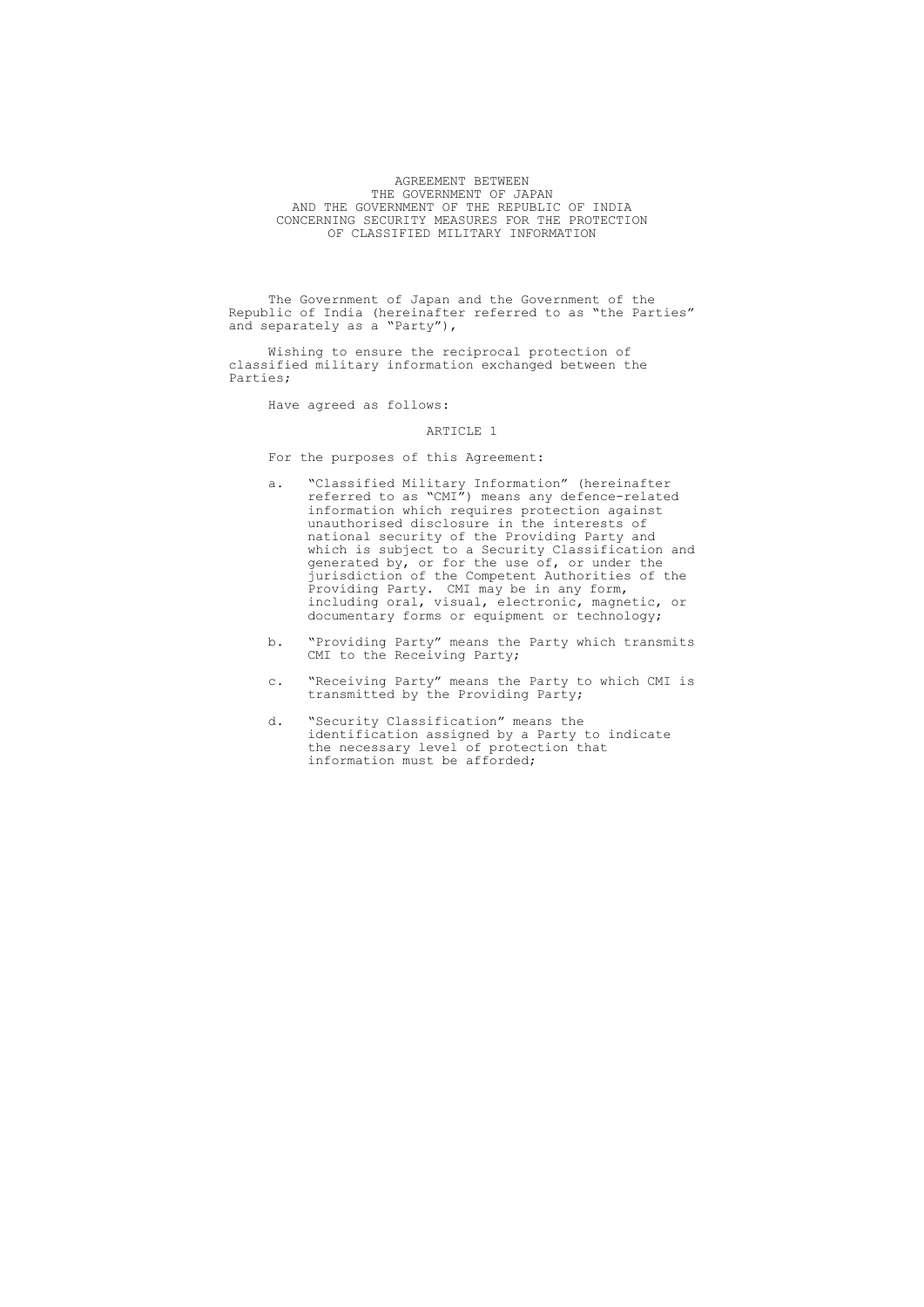- e. "Competent Authorities" means, in relation to the Government of Japan, the government agencies, and in relation to the Government of the Republic of India, the government agencies, which are designated by each Party as the authorities responsible, within their respective competence under the national laws and regulations, for the protection of CMI and Transmitted CMI;
- f. "Transmitted CMI" means CMI which is transmitted directly or indirectly between the Parties. CMI becomes Transmitted CMI upon receipt by the Receiving Party;
- g. "Personnel Security Clearance" means an eligibility for handling securely CMI and Transmitted CMI granted to individuals in accordance with each Party's appropriate procedures; and
- h. "Contractor" means an individual or an entity, including a subcontractor, that performs a contract with the Receiving Party.

Transmitted CMI shall be protected under the terms set forth herein, provided that such terms are consistent with the national laws and regulations of the Receiving Party.

#### ARTICLE 3

Each Party shall notify the other of any changes to its national laws and regulations that would affect the protection of Transmitted CMI under this Agreement. In such a case, the Parties shall consult each other as provided for in Article 19, to consider possible amendments to this Agreement. In the interim, Transmitted CMI shall continue to be protected according to the provisions of this Agreement, provided that those provisions are consistent with the national laws and regulations of the Receiving Party, unless otherwise approved in writing by the Providing Party.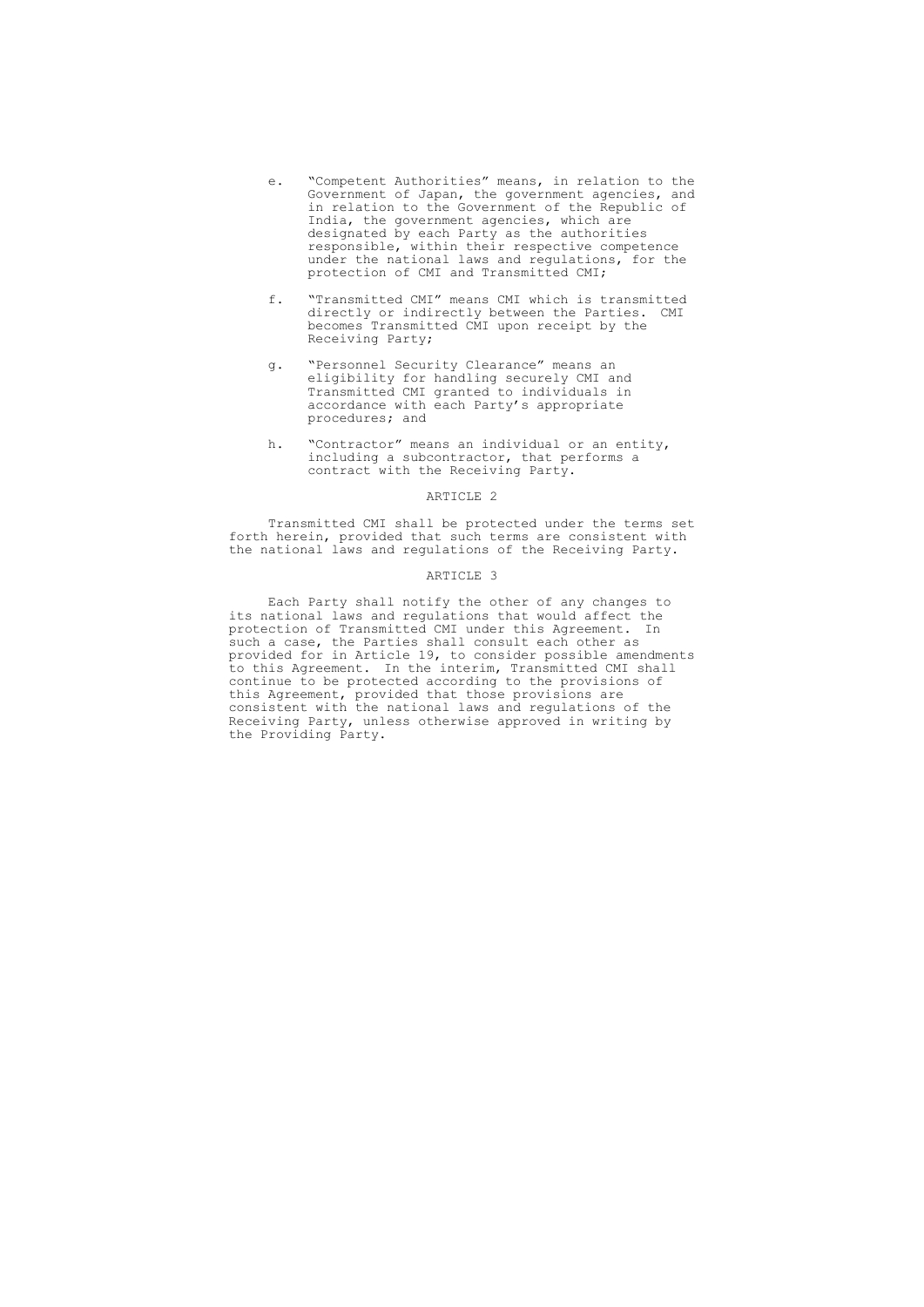1. CMI to be provided under this Agreement shall be marked with one of the following Security Classifications:

For the Government of Japan, CMI is marked GOKUHI (KIMITSU) 極秘 (機密), TOKUTEI HIMITSU (KIMITSU) 特定秘 密 (機密), GOKUHI 極秘, TOKUTEI HIMITSU 特定秘密, or HI 秘;

For the Government of the Republic of India, CMI is marked TOP SECRET, SECRET, CONFIDENTIAL, or RESTRICTED.

2. For CMI where a marking is not physically possible, the Providing Party shall inform the Receiving Party of the Security Classification. If the Receiving Party so requests, the Providing Party shall inform the Security Classification in writing.

3. The Receiving Party shall mark, where practicable, all Transmitted CMI with the name of the Providing Party and the corresponding Security Classification of the Receiving Party, as described in paragraph 4 of this Article.

4. The corresponding Security Classifications are:

| Japan                                                                                                                                                                 | The Republic of India |
|-----------------------------------------------------------------------------------------------------------------------------------------------------------------------|-----------------------|
| GOKUHI (KIMITSU) 極秘 (機密)<br>TOKUTEI HIMITSU (KIMITSU)<br>特定秘密(機密)                                                                                                     | TOP SECRET            |
| GOKUHI 極秘/<br>TOKUTEI HIMITSU 特定秘密                                                                                                                                    | SECRET                |
| HI 秘                                                                                                                                                                  | CONFIDENTIAL          |
| NO CORRESPONDING SECURITY<br>CLASSIFICATION, BUT SHALL BE<br>PROTECTED AS IF IT IS HI 秘,<br>UNLESS OTHERWISE ADVISED BY<br>THE GOVERNMENT OF THE<br>REPUBLIC OF INDIA | RESTRICTED            |

## ARTICLE 5

1. The National Security Authorities shall be:

For the Government of Japan:

Ministry of Foreign Affairs;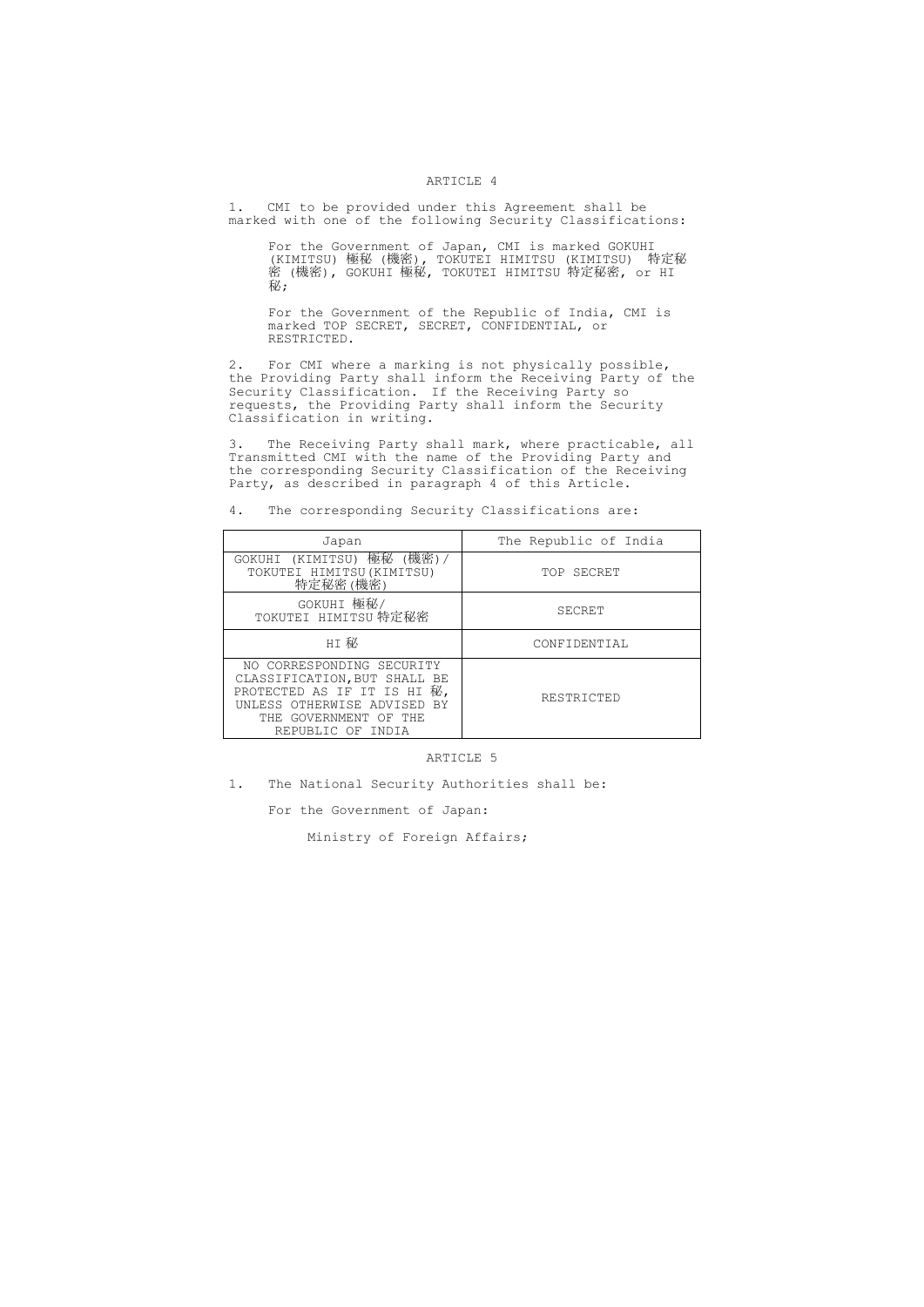For the Government of the Republic of India:

Ministry of Defence.

2. The National Security Authorities shall serve as a point of coordination and liaison with regard to the implementation and interpretation of this Agreement.

3. The National Security Authorities and the Competent Authorities shall monitor the implementation of this Agreement within their competence.

4. The Parties shall notify each other in writing of their respective Competent Authorities through diplomatic channels.

#### ARTICLE 6

The Parties shall ensure that:

- a. The Receiving Party shall not release Transmitted CMI to any government, person, firm, institution, organisation, or other entity of a third country without the prior written approval of the Providing Party;
- b. The Receiving Party shall, in accordance with its national laws and regulations, afford Transmitted CMI a level of protection equal to that which it affords its own CMI at the corresponding level of Security Classification;
- c. The Receiving Party shall not use Transmitted CMI for any purpose other than that for which it is provided without the prior written approval of the Providing Party;
- d. The Receiving Party shall observe intellectual property rights such as patents, copyrights, or trade secrets applicable to Transmitted CMI, in accordance with its national laws and regulations;
- e. Each Party shall maintain a register of individuals with a Personnel Security Clearance and who are authorised to have access to CMI and Transmitted CMI;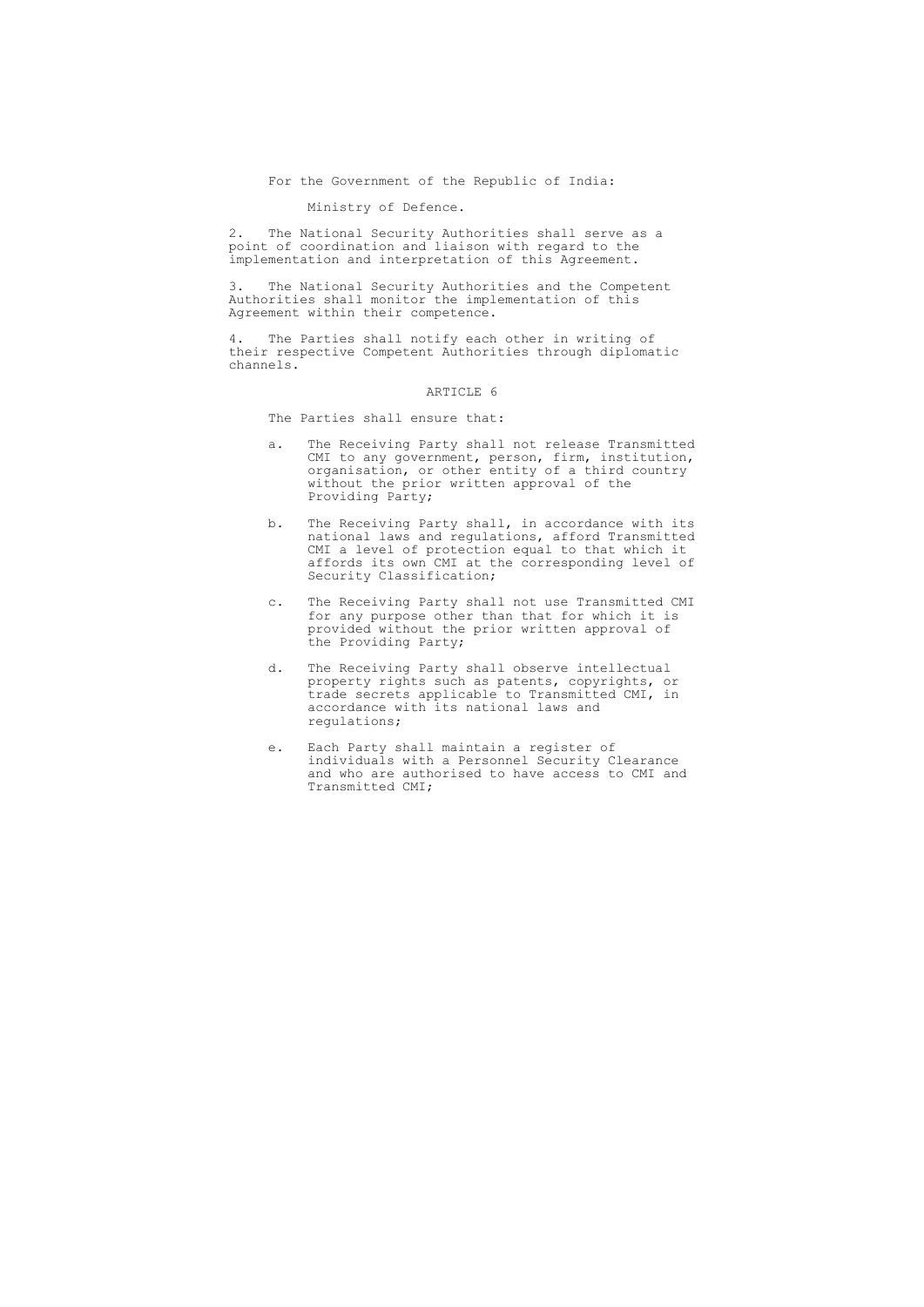- f. The Receiving Party shall establish procedures for the identification, location, inventory and control of Transmitted CMI to manage the dissemination of and access to Transmitted CMI; and
- g. The Providing Party shall inform the Receiving Party of any subsequent change in the Security Classification of the CMI which it has provided to the Receiving Party.

1. No government official shall be entitled to have access to Transmitted CMI solely by virtue of rank, appointment, or a Personnel Security Clearance.

2. Access to Transmitted CMI shall be granted only to those government officials whose official duties require such access and who have been granted a Personnel Security Clearance in accordance with the national laws and regulations of the Receiving Party.

3. The Receiving Party shall ensure that the determination on the granting of a Personnel Security Clearance to a government official is consistent with the interests of national security and based upon all relevant information indicating whether the government official is trustworthy and reliable in the handling of Transmitted CMI.

4. The Receiving Party shall implement appropriate procedures to ensure that the criteria referred to in the preceding paragraph have been met, in accordance with its national laws and regulations, in respect of any government official to be granted access to Transmitted CMI.

5. Before a representative of the Providing Party provides CMI to a representative of the Receiving Party, the Providing Party shall obtain an assurance from the relevant Competent Authority of the Receiving Party that the proposed recipient holds the necessary level of Personnel Security Clearance appropriate to the corresponding level of Security Classification in accordance with Article 4.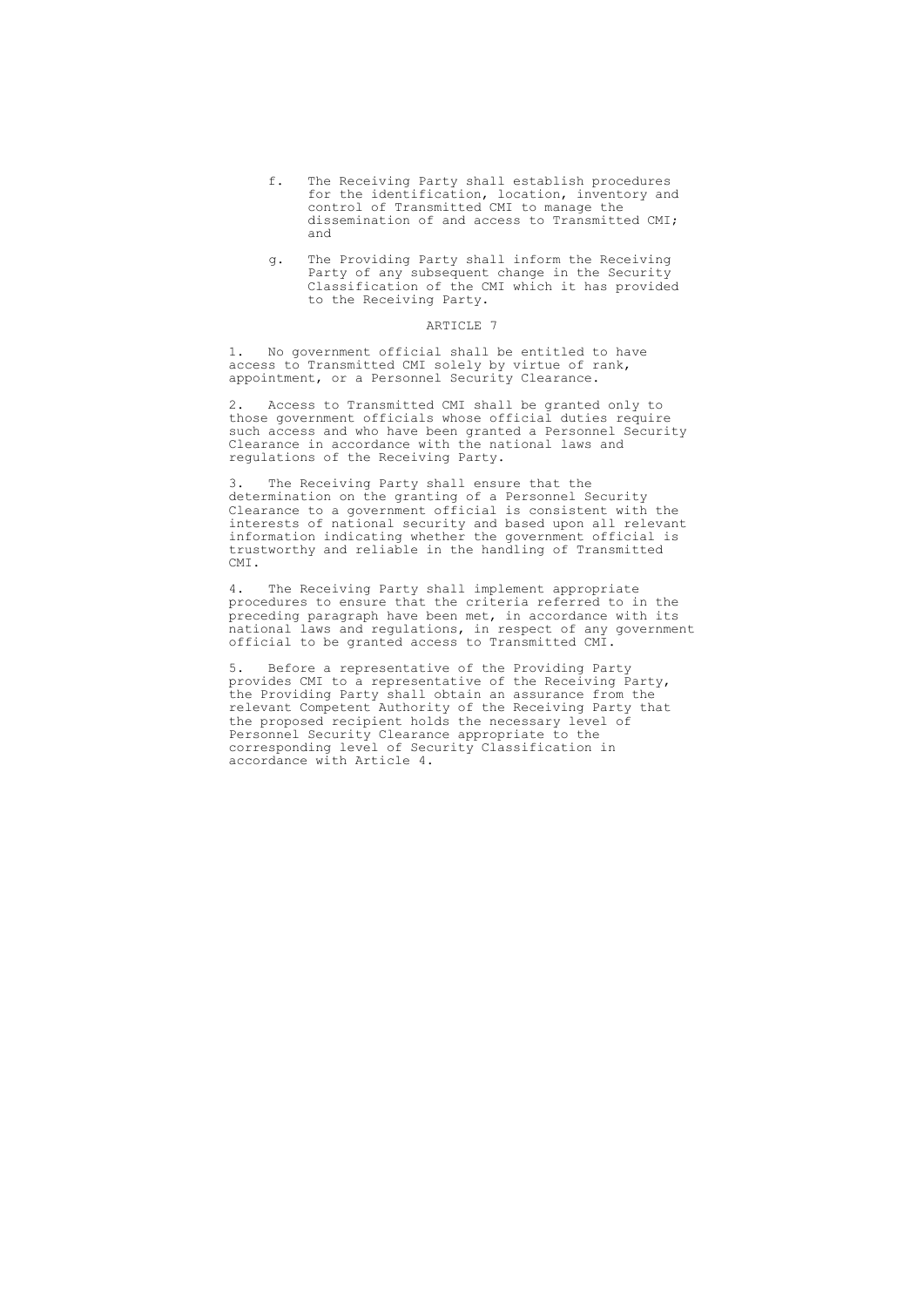1. Visits that involve access by individuals or Contractors of one Party to CMI held by the other Party shall be undertaken only with the prior approval of the other Party. Approval for such visits may be granted only to those individuals or Contractors who hold the necessary level of Personnel Security Clearance pursuant to Articles 7 and 16, and who require such access for the performance of their official duties.

2. Requests for visits shall be submitted by the relevant Competent Authority of the visiting Party through Government to Government channels to the relevant Competent Authority of the other Party and shall include verification of the fact that the visiting individuals or Contractors hold the necessary level of Personnel Security Clearance pursuant to Articles 7 and 16.

### ARTICLE 9

CMI shall be transmitted between the Parties through Government to Government channels. The Providing Party shall be responsible for custody, control, and security of all CMI until its receipt by the Receiving Party, subject to the national laws and regulations of the Providing Party.

#### ARTICLE 10

The minimum requirements for the security of the CMI during transmission between the Parties shall be as follows:

- a. CMI in the form of documents or other media:
	- (i) CMI shall be transmitted in a sealed or tamper-indicating envelope enclosed within another sealed or tamper-indicating envelope or within a security pouch, the innermost envelope bearing only the Security Classification of the documents or other media and the organisational address of the intended recipient, the outer envelope or the security pouch bearing the organisational address of the recipient, the organisational address of the sender, and the registration number, if applicable.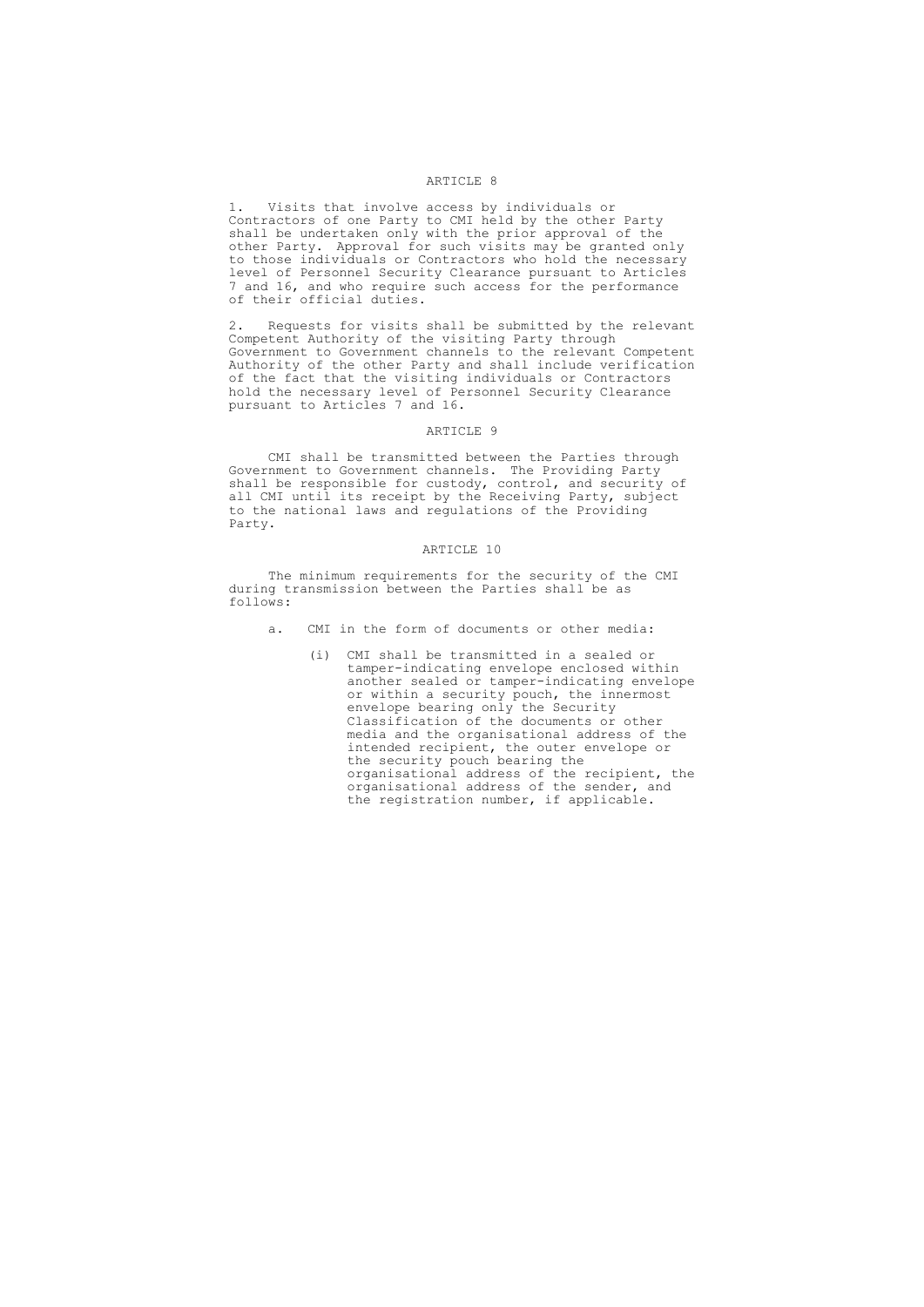- (ii) No indication of the Security Classification of the enclosed documents or other media shall be shown on the outer envelope or the security pouch.
- (iii) Receipts shall be prepared for packages containing CMI. A receipt for the enclosed CMI shall be signed by the Receiving Party's final recipient and returned to the Providing Party's sender.
- b. CMI in the form of, or which is contained in, equipment:
	- (i) CMI shall be transmitted in sealed and covered vehicles, or be securely packaged or protected, in order to prevent identification of its contents and kept under continuous control to prevent access by unauthorised individuals.
	- (ii) CMI that is awaiting shipment shall be placed in protected storage areas that provide protection commensurate with the level of Security Classification of the CMI. Only authorised individuals with the necessary level of Personnel Security Clearance shall have access to the equipment.
	- (iii) Receipts shall be obtained on every occasion when CMI changes hands en route and is delivered to the Receiving Party's final recipient. All receipts shall be returned to the Providing Party's sender.
- c. Electronic Transmissions:
	- (i) CMI shall be protected during transmission using encryption appropriate for the relevant level of Security Classification. Information systems' standards for processing or storing Transmitted CMI or conveying CMI shall receive security accreditation by the appropriate authority of the Party employing the system.
	- (ii) The Receiving Party shall maintain a log of the receipt of Transmitted CMI. This log shall be made available to the Providing Party upon request.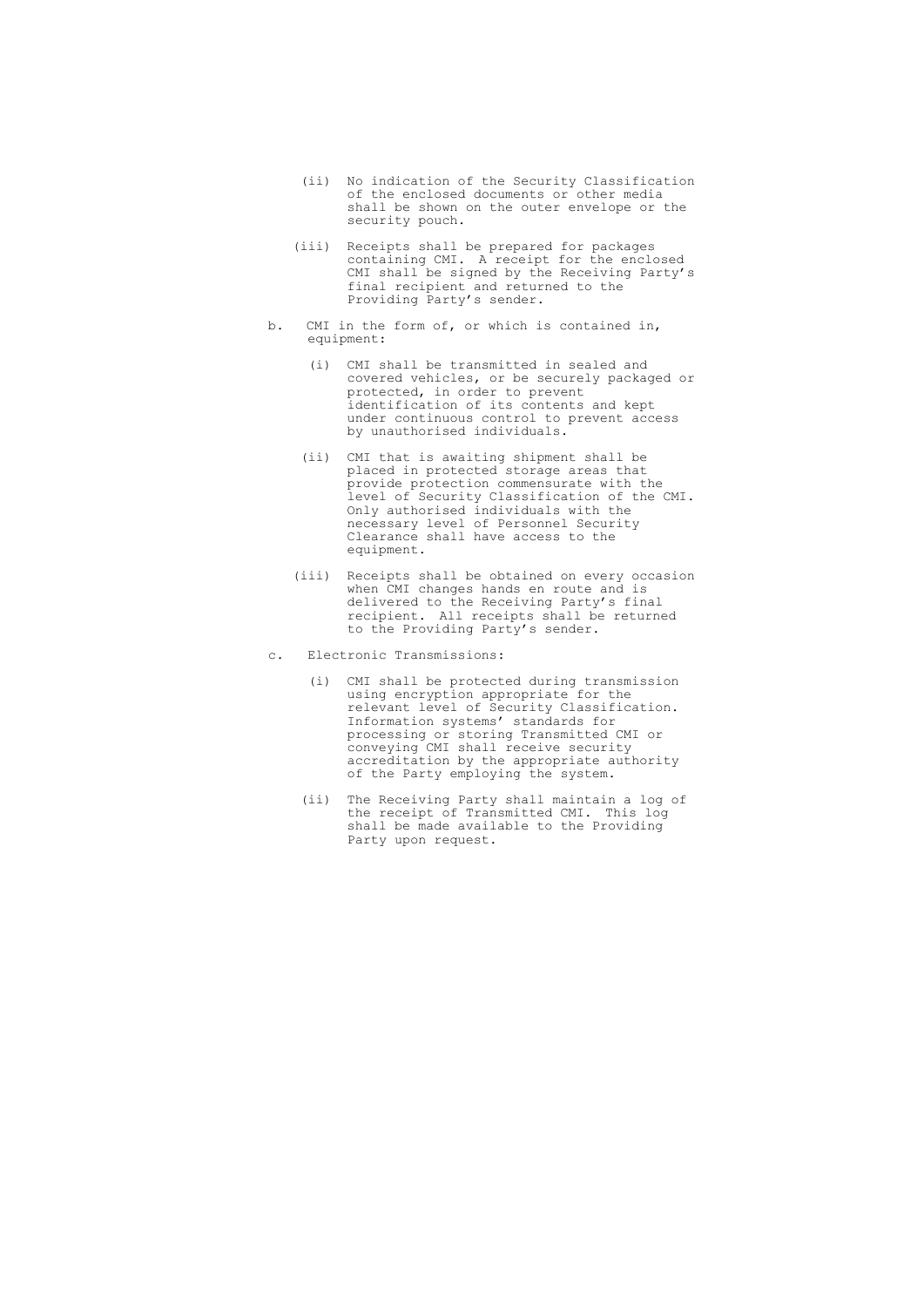Each Party shall be responsible for the security of all governmental facilities where Transmitted CMI is kept and shall ensure that for each such facility government officials are appointed who shall have the responsibility and authority for the control and protection of Transmitted CMI.

#### ARTICLE 12

The Receiving Party shall store Transmitted CMI in a manner that ensures access is limited to authorised individuals pursuant to Articles 7 and 16.

## ARTICLE 13

Transmitted CMI which is to be destroyed shall be done so in a manner that prevents its reconstruction in whole or in part in accordance with the national laws and regulations of the Receiving Party.

### ARTICLE 14

When the Receiving Party reproduces Transmitted CMI in the form of documents or other media, it shall also reproduce all original Security Classification markings thereon or mark them on each copy. The Receiving Party shall place such reproduced Transmitted CMI under the same controls as the original Transmitted CMI. The Receiving Party shall limit the number of copies to that required for official purposes.

#### ARTICLE 15

The Receiving Party shall ensure that any translation of Transmitted CMI is carried out by individuals with the necessary level of Personnel Security Clearance pursuant to Articles 7 and 16. The Receiving Party shall keep the number of copies of a translation to a minimum and control any distribution. Such translations shall bear markings of the Security Classification of the Receiving Party corresponding to the original Security Classification and suitable notation in the language into which such translation was made indicating that such translation contains Transmitted CMI. The Receiving Party shall place such translations under the same controls as the original Transmitted CMI.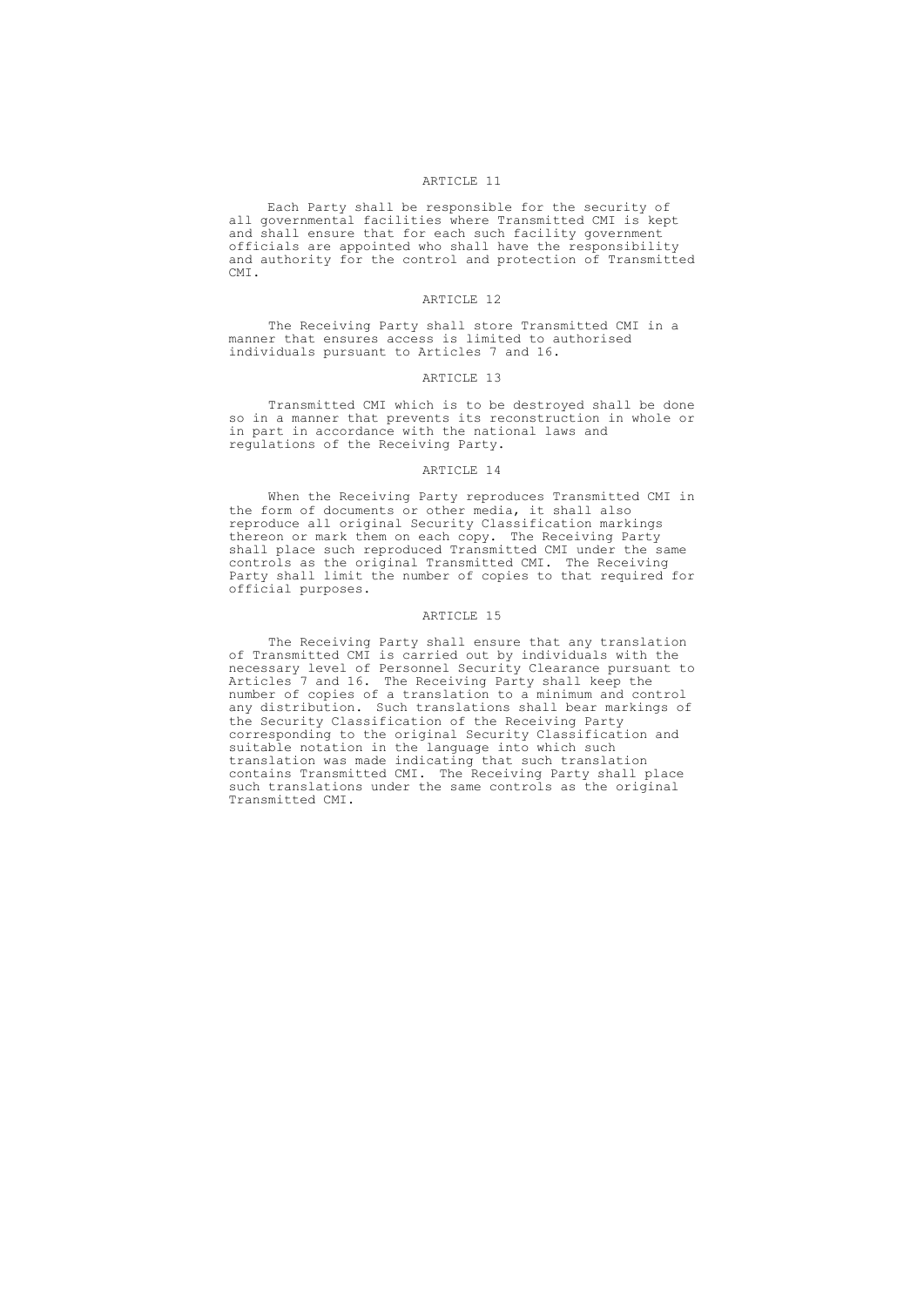Prior to the release to a Contractor of any Transmitted CMI, the Receiving Party shall, subject to its national laws and regulations, take appropriate measures to ensure that:

- a. no individual is entitled to have access to Transmitted CMI solely by virtue of rank, appointment, or a Personnel Security Clearance;
- b. the Contractor's facilities have the capability to protect Transmitted CMI at the relevant level of Security Classification;
- c. all individuals whose official duties require access to Transmitted CMI have the necessary level of Personnel Security Clearance;
- d. the granting of a Personnel Security Clearance is determined in the same manner as provided for in paragraph 2 of Article 7;
- e. access to Transmitted CMI is limited to those individuals whose official duties require such access;
- f. appropriate procedures are implemented to provide assurance that the criteria referred to in paragraph 3 of Article 7 have been met with respect to any individual granted access to Transmitted CMI;
- g. all individuals having access to Transmitted CMI are informed of their responsibilities to protect Transmitted CMI;
- h. initial and periodic security inspections are carried out by the Receiving Party at each Contractor's facility where Transmitted CMI is stored or accessed to ensure that it is protected in the same manner as required in relevant provisions of this Agreement;
- i. a register of individuals with a Personnel Security Clearance and who are authorised to have access to Transmitted CMI is maintained at each Contractor's facility;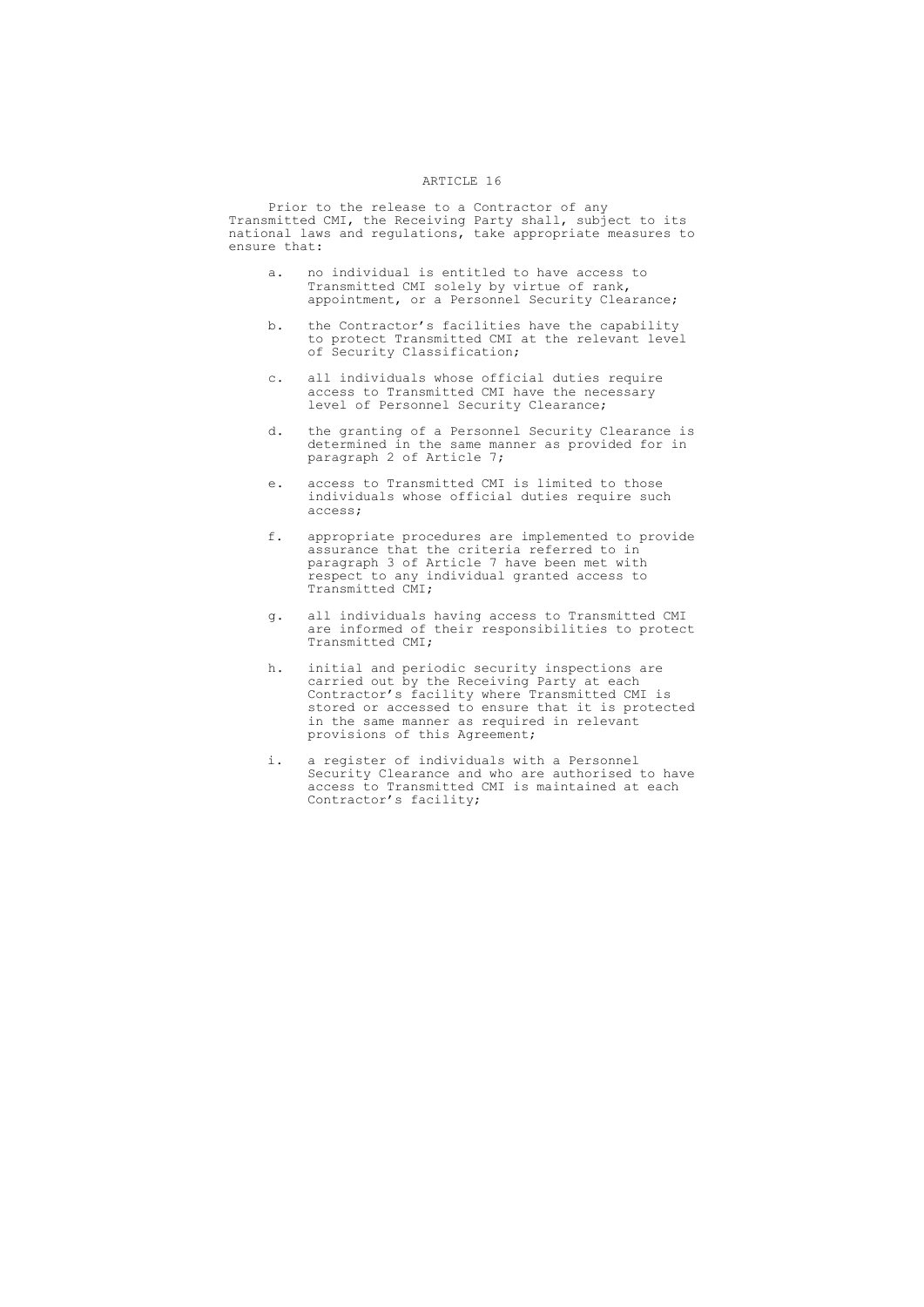- j. individuals are appointed at each Contractor's facility who shall have the responsibility and authority for the control and protection of Transmitted CMI;
- k. Transmitted CMI is transmitted in the same manner as provided for in Articles 9 and 10;
- l. Transmitted CMI is stored in the same manner as provided for in Article 12;
- m. Transmitted CMI in the form of documents or other media, or in the form of, or which is contained in, equipment is destroyed in the same manner as provided for in Article 13;
- n. Transmitted CMI in the form of documents or other media is reproduced and placed under control in the same manner as provided for in Article 14; and
- o. translation of Transmitted CMI is carried out and treated in the same manner as provided for in Article 15.

1. The Providing Party shall be informed immediately of all losses or compromises, as well as suspected losses or compromises, of Transmitted CMI, and the Receiving Party shall investigate to determine the circumstances.

2. The results of the investigation and information regarding measures taken to prevent recurrence shall be provided in writing to the Providing Party.

## ARTICLE 18

Competent Authorities, within their competence, may mutually determine Implementing Arrangements, which are subordinate to this Agreement and which shall specify supplementary provisions regarding the handling of Transmitted CMI.

## ARTICLE 19

1. The Parties shall consult each other regarding the implementation of this Agreement.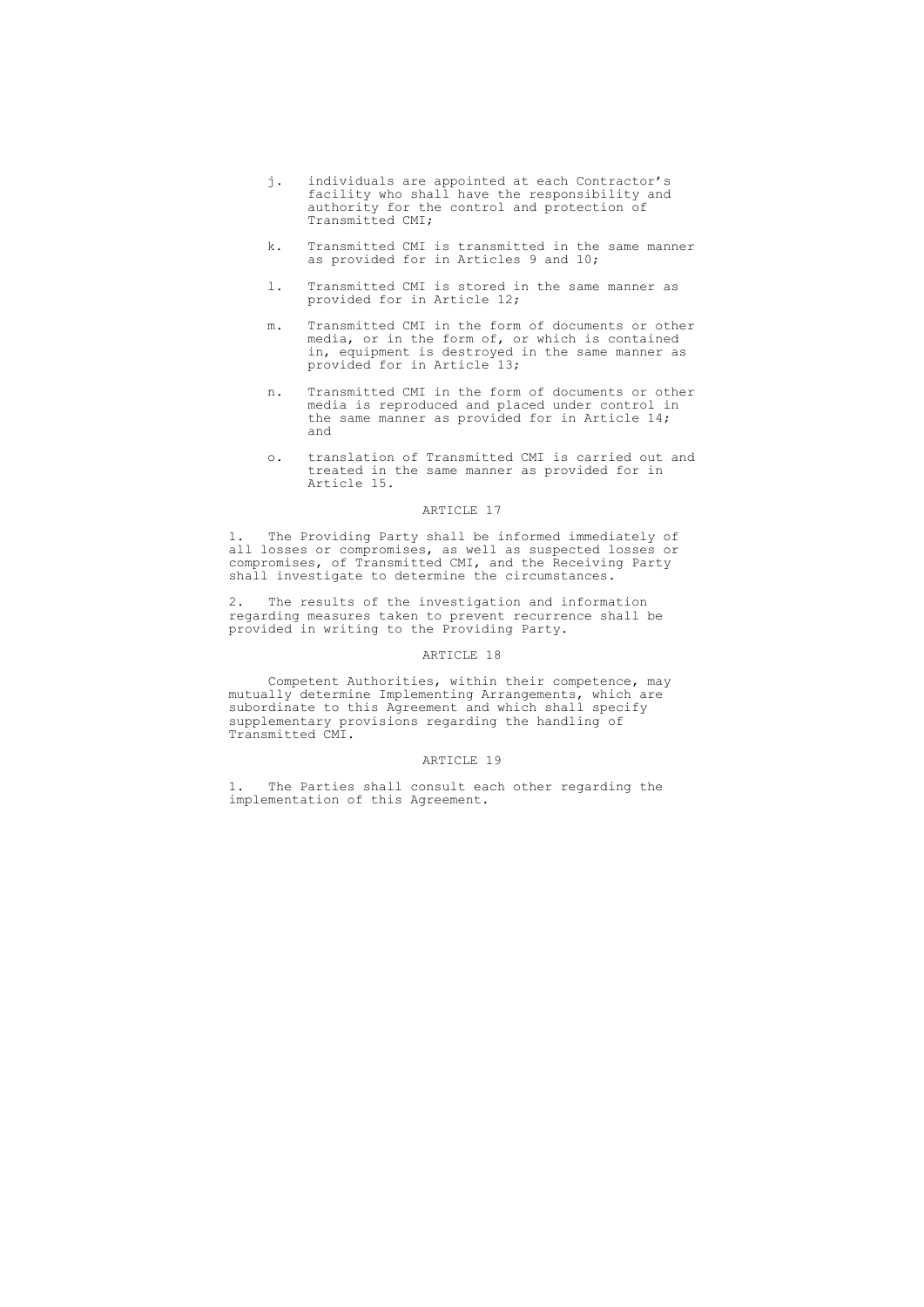2. Any matter relating to the interpretation, implementation or application of this Agreement and any Implementing Arrangements shall be resolved amicably and solely through consultation or negotiation between the Parties.

3. The Competent Authorities of the Parties shall settle disputes that may arise concerning the implementation of any Implementing Arrangements through consultation or negotiation between the Competent Authorities.

4. Where a dispute cannot be settled under the provisions of paragraph 3 of this Article, the dispute shall be settled in accordance with the provisions of paragraph 2 of this Article.

#### ARTICLE 20

Each Party shall bear its own costs incurred in the course of implementing its obligations under this Agreement, in accordance with its national laws and regulations and within the limit of its annual budgetary appropriations.

#### ARTICLE 21

1. This Agreement shall enter into force on the date of signature.

2. This Agreement may be amended at any time by written agreement between the Parties. Any amendment of this Agreement shall follow the same procedure as its entry into force.

3. This Agreement shall remain in force for a period of five years, and shall continue in force thereafter until terminated in accordance with the provisions of paragraph 4. of this Article.

4. Either Party may, by giving ninety days written notice to the other Party, terminate this Agreement at the end of the initial five year period or at any time thereafter. If this Agreement is terminated, either Party may request in writing consultations concerning any matter arising from the termination of this Agreement.

5. Notwithstanding the termination of this Agreement, all Transmitted CMI provided pursuant to this Agreement shall continue to be protected according to the terms set forth in this Agreement.